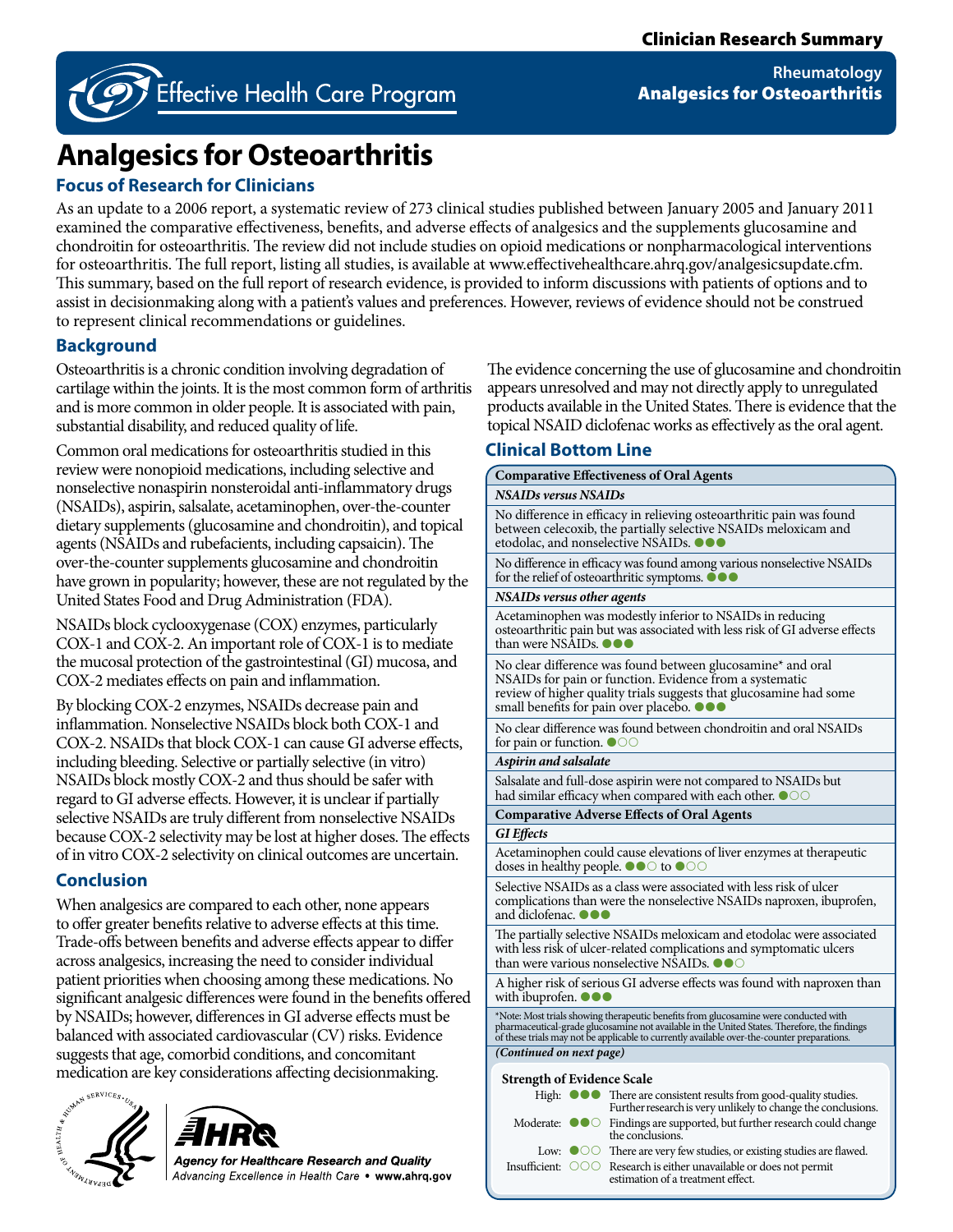#### *CV Effects*

Celecoxib and the nonselective NSAIDs ibuprofen and diclofenac were associated with an increased risk of CV adverse effects when compared with placebo.  $\bullet \bullet \circ$ 

The nonselective NSAIDs ibuprofen and diclofenac, but not naproxen, were associated with an increased risk of heart attack when compared with placebo.  $\bullet \bullet \circ$ 

All NSAIDs had deleterious effects on blood pressure, edema, and kidney function. There were no consistent clinically relevant differences between celecoxib, partially selective NSAIDs, and nonselective NSAIDs in the risk of hypertension, heart failure, or impaired kidney function.

#### **Comparing Dosage and Duration of Treatment**

Higher doses of NSAIDs were associated with greater efficacy for some measures of pain relief but also with more adverse effects in some cases.  $\bullet$ 

Higher doses of celecoxib increased the risk of CV adverse effects; however, there was no clear association between the duration of therapy and the risk of CV adverse effects.  $\bullet \bullet \bullet$ 

Higher doses of nonselective NSAIDs increased the risk of GI bleeding; however, there was no clear association between the duration of therapy and the risk of GI bleeding.

#### **Factors Affecting Outcomes**

#### *Demographic Subgroups*

The absolute risk of serious GI and CV complications increased with age.  $\bullet \bullet \circ$ 

Evidence was insufficient to determine the comparative benefits and adverse effects of different selective and nonselective NSAIDs in men and women or in different racial groups. OOO

#### *Pre-existing Disease*

The risk of GI bleeding with NSAID use was higher for individuals who had previous bleeding than for those who had not.  $\bullet \bullet \circ$ 

#### *Concomitant Medication Use*

Concomitant use of low-dose aspirin with celecoxib or a nonselective NSAID increased the rate of endoscopic ulcers by about 6 percent.  $\bullet \bullet \bullet$ 

Concomitant use of low-dose aspirin eliminated the GI benefits of selective NSAIDs, resulting in risks similar to those for nonselective NSAIDs. However, adding a PPI could reduce the risk of GI adverse effects associated with the use of either celecoxib or nonselective NSAIDs plus low-dose aspirin. **OOO** 

Concomitant use of anticoagulants and nonselective NSAIDs increased the risk of GI bleeding three-fold to six-fold when compared with anticoagulant use without NSAIDs.  $\bullet$   $\bullet$   $\circ$ 

#### **Adding an H-2 Antagonist, Misoprostol, or a PPI on GI Adverse Effects Associated With NSAIDs**

Adding an H-2 antagonist, misoprostol, or a PPI reduced the risk of endoscopically detected gastric and duodenal ulcers in patients prescribed a nonselective NSAID.

Misoprostol was the only gastroprotective agent to reduce the risk of ulcer-related complications versus placebo in individuals with average risk of GI bleeding who were prescribed nonselective NSAIDs. However, individuals could experience other adverse GI symptoms while taking misoprostol.

In individuals with increased risk of GI bleeding who were prescribed a nonselective NSAID, adding a PPI resulted in a reduced risk of endoscopically detected duodenal ulcers when compared with misoprostol or H-2 antagonists, a lower risk of endoscopically detected gastric ulcers when compared with H-2 antagonists, and a similar risk of endoscopically detected gastric ulcers when compared with misoprostol.  $\bullet \bullet \bullet$ 

Celecoxib plus a PPI could reduce the risk of endoscopic ulcers and ulcer-related complications when compared to celecoxib alone in individuals at average risk.  $\bullet\bullet\bullet$  Celecoxib plus a high-dose PPI lowered the risk of GI bleeding when compared to celecoxib alone.  $\bullet\bullet\circ$ 

When compared with placebo, double-dose H-2 antagonists could be more effective than standard-dose H-2 antagonists for reducing endoscopically detected gastric and duodenal ulcers.  $\bullet \bullet \bullet$ 

#### **Topical Analgesics**

Topical diclofenac was similar in efficacy to oral NSAIDs for treating localized osteoarthritis.  $\bullet \bullet \circ$ 

Topical NSAIDs were associated with a lower risk of GI adverse effects but a higher risk of dermatologic adverse effects (dry skin, rash, and itching) when compared to oral NSAIDs.  $\bullet \bullet \circ$ 

Topical salicylates were not effective for patients with osteoarthritis and were associated with increased risk of local adverse effects. Topical salicylates were not compared to NSAIDs.  $\bullet \circ \circ$ 

Topical capsaicin was effective for treating osteoarthritis but was associated with an increase in local adverse effects. Topical capsaicin was not compared to NSAIDs. OCC

COX = cyclooxygenase; CV = cardiovascular; GI = gastrointestinal; H-2 antagonist = histamine-2 receptor antagonist; NSAID = nonsteroidal anti-inflammatory drug; PPI = proton pump inhibitor.